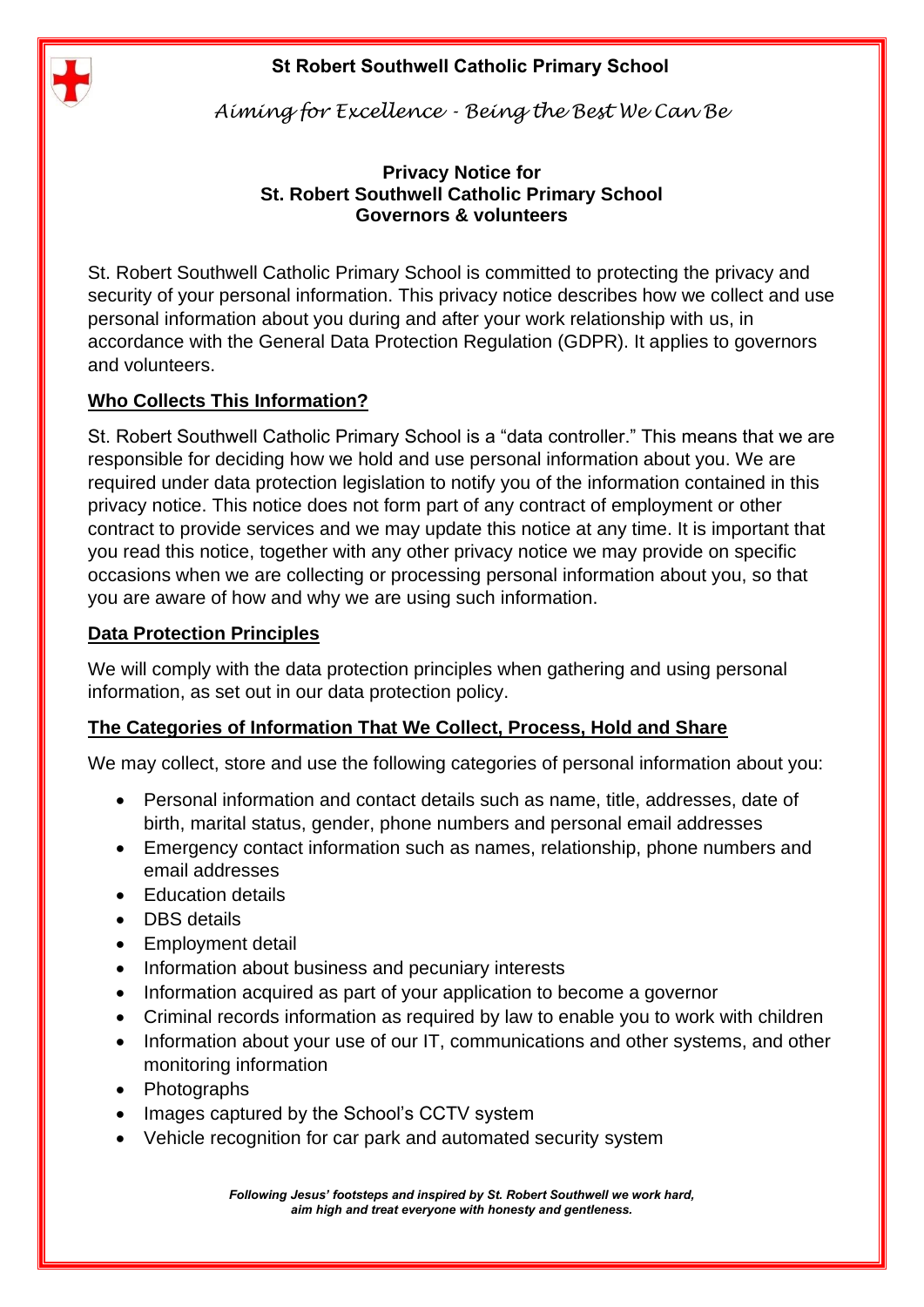

*Aiming for Excellence - Being the Best We Can Be*

School governors are also required to be Disclosure and Barring Service (DBS) checked in accordance with statutory regulations. This check necessitates the presentation of personal original documents (passport, identify card or driving licence) that evidence identity and personal address details (usually to School Support Manager). However, these documents, or copies, are not retained or shared.

## **How We Collect This Information**

We may collect this information from you directly, from the DBS, other employees and professionals we may engage, automated monitoring of our websites and other technical systems such as our computer networks and connects, CCTV and access control systems, remote access systems, email and instant messaging systems, intranet and internet facilities.

Most of the information that we collect from you is mandatory, however there is some information that you can choose whether or not to provide it to us. Whenever we seek to collect information from you, we make it clear whether you must provide this information (and if so, what the possible consequences are of not complying), or whether you have a choice.

## **How We Use Your Information**

We will only use your personal information when the law allows us to. Most commonly, we will use your information in the following circumstances: -

- Where you have provided your consent
- Where we need to perform the contract, we have entered into with you
- Where we need to comply with a legal obligation (such as health and safety legislation and under statutory codes of practice)
- Where it is needed in the public interest or for official purposes
- Where it is necessary for our legitimate interests (or those of a third party) and your interests, rights and freedoms do not overrise those interests.

We need all the categories of information in the list above primarily to allow us to comply with our legal obligations and to enable us as a School to perform our public task. Please note that we may process your information without your knowledge or consent, where this is required or permitted by law.

The situations in which we will process your personal information are listed below:

# **Why we collect and use this data:**

We collect and use governors' data to:

- To determine appointment and suitability as a governor
- To deal with election of governors
- To comply with safeguarding obligations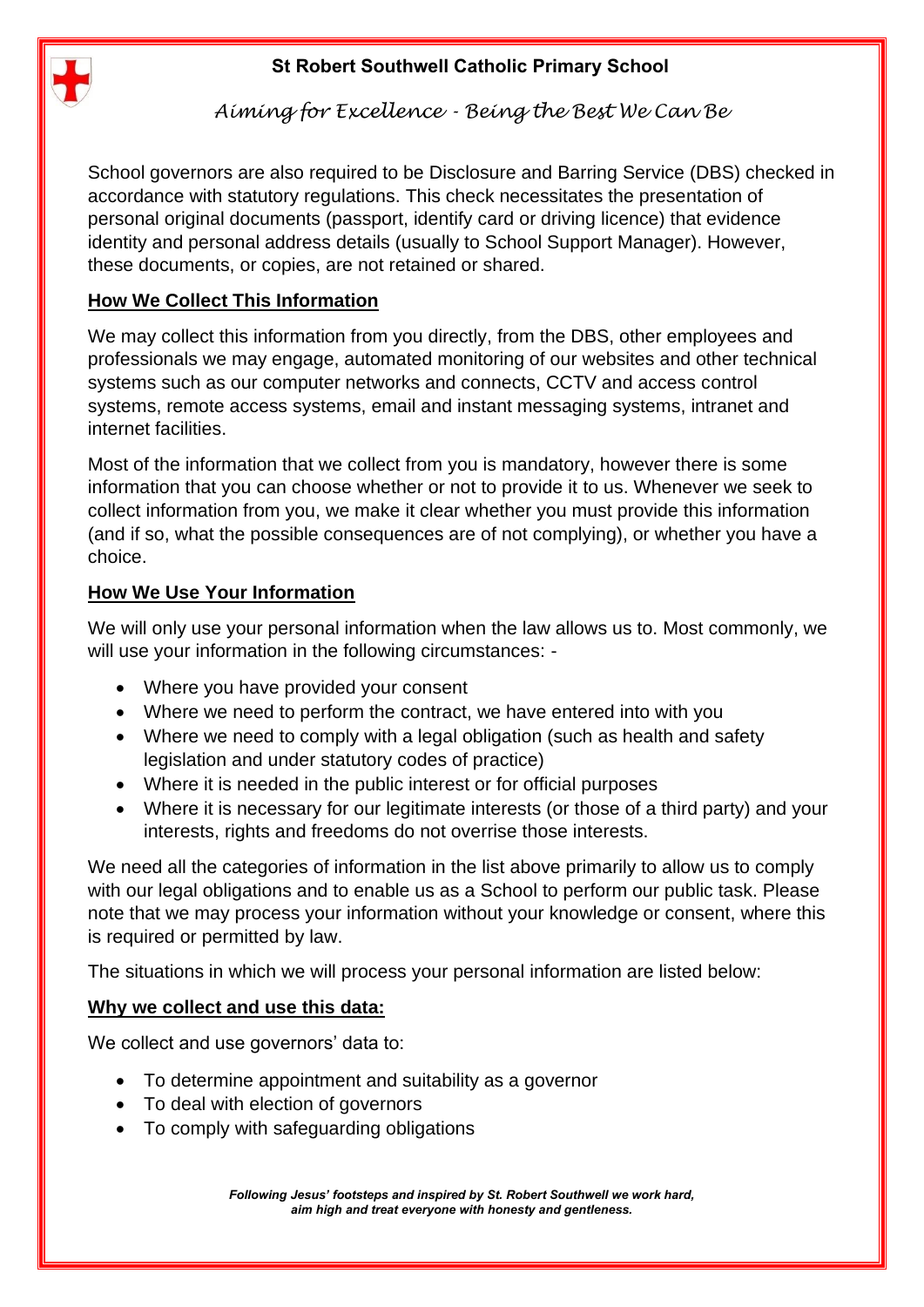

*Aiming for Excellence - Being the Best We Can Be*

- To provide details on our website or online databases about governors
- To communicate with third parties and other stakeholders of the School
- For business management and planning purposes (including accounting, budgetary and health and safety purposes
- For financial purposes (such as expenses)
- To deal with any complaints/investigations as required
- When you sit on a panel or committee, name and comments as well as decisions made
- To send communications in your role as governor
- For education, training and development requirements
- In order to review governance of the School
- In order to comply with any legal dispute or any legal obligations
- In order to comply with regulatory requirements or health and safety obligations
- To ensure system security, including preventing unauthorised access to our networks
- To monitor use of our systems to ensure compliance with our IT processes
- To receive advice from external advisors and consultants
- To liaise with regulatory bodies (such as the DfE, DBS)
- Dealing with termination of your appointment
- Populate the National Governor Database (Department for Education) in accordance with statutory regulations
- Enable the Local Authority to maintain a database of school governors
- To comply with requirements of the Diocese of Westminster to share personal data about governors

Some of the above grounds for processing will overlap and there may be several grounds which justify our use of your personal information. If you fail to provide certain information when requested, we may be prevented from complying with our legal obligations (such as to ensure health and safety). Where you have provided us with consent to use your data, you may withdraw this consent at any time. We will only use your personal information for the purposes for which we collected it, unless we reasonably consider that we need to use it for another reason and that reason is compatible with the original purpose. If we need to use your personal information for an unrelated purpose, we will notify you and we will explain the legal basis which allows us to do so.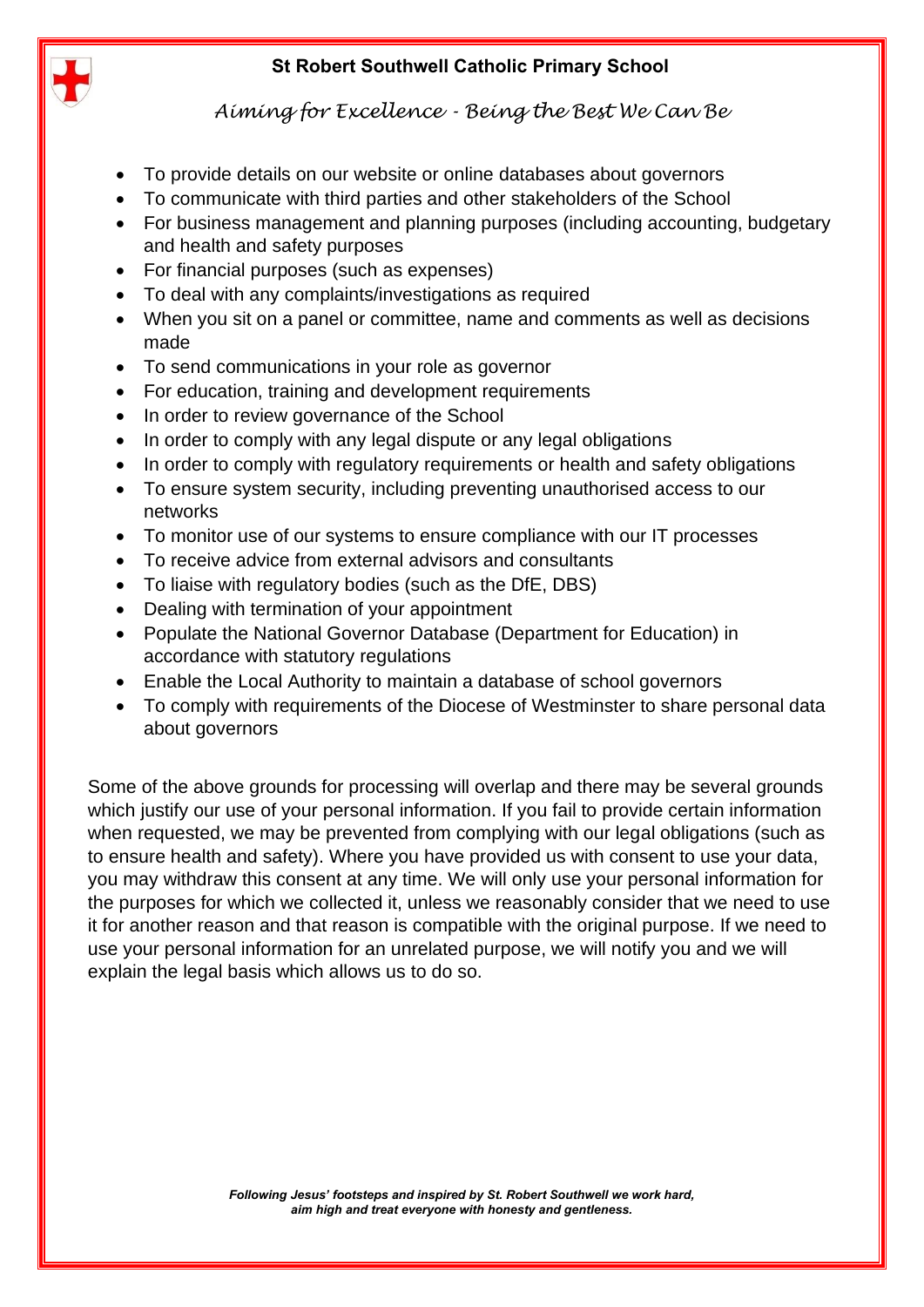

*Aiming for Excellence - Being the Best We Can Be*

### **How We Use Particularly Sensitive Information**

Sensitive personal information (as defined under the GDPR as "special category data") require higher levels of protection and further justification for collecting, storing and using this type of personal information.

We may process this data in the following circumstances: -

- In limited circumstances, with your explicit written consent
- Where we need to carry out our legal obligations in line with our data protection policy
- Where it is needed in the public interest, such as for equal opportunities monitoring (or in relation to our pension scheme)
- Where it is needed in relation to legal claims or where it is necessary to protect your interests (or someone else's interests) and you are not capable of giving your consent

#### **Criminal Convictions**

We may only use information relating to criminal convictions where the law allows us to do so. This will usually be where it is necessary to carry out our legal obligations. We will only collect information about criminal convictions if it is appropriate given the nature of the role and where we are legally able to do so. Where appropriate we will collect information about criminal convictions as part of the recruitment process or we may be notified of such information directly by you while working for us.

#### **Automated Decision Making**

Automated decision making takes place when an electronic system uses personal information to make a decision without human intervention. We are allowed to use automated decision making in the following circumstances: -

- Where we have notified you of the decision and given you 21 days to request a reconsideration
- Where it is necessary to perform the contract with you and appropriate measures are put in place to safeguard your rights
- In limited circumstances, with your explicit written consent and where appropriate measures are in place to safeguard your rights
- You will not be subject to decisions that will have a significant impact on you based solely on automated decision-making, unless we have a lawful basis for doing so and we have notified you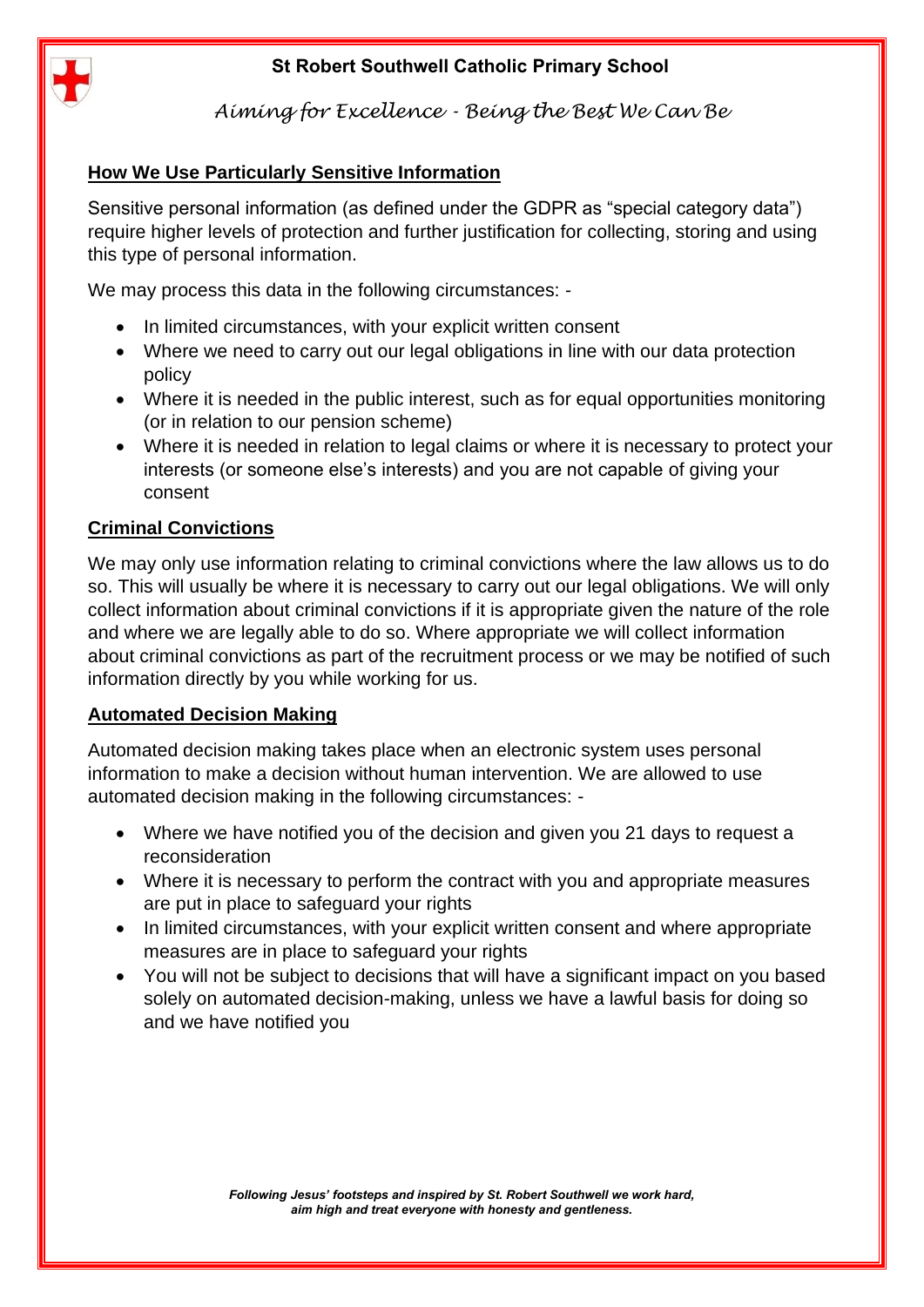

*Aiming for Excellence - Being the Best We Can Be*

## **Sharing Data**

We may need to share your data with third parties, including third party service providers where required by law, where it is necessary to administer the working relationship with you or where we have another legitimate interest in doing so.

These include the following: -

- Government departments or agencies
- The Local Authority
- The Diocese of Westminster
- Suppliers and Service providers
- Professional advisors and consultants
- The Department for Education
- Law enforcement
- Support services
- DBS

Information will be provided to those agencies securely or anonymised where possible. The recipient of the information will be bound by confidentiality obligations, we require them to respect the security of your data and to treat it in accordance with the law. We may transfer your personal information outside the EU. If we do, you can expect a similar degree of protection in respect of your personal information.

### **Retention Periods**

Except as otherwise permitted or required by applicable law or regulation, the School only retains personal data for as long as necessary to fulfil the purposes they collected it for, as required to satisfy any legal, accounting or reporting obligations, or as necessary to resolve disputes. To determine the appropriate retention period for personal data, the School considers the amount, nature, and sensitivity of personal data, the potential risk of harm from unauthorised use or disclosure of personal data, the purposes for processing the personal data, whether we can fulfil the purposes of processing by other means and any applicable legal requirements. Once you are no longer a governor or volunteer of the school we will retain and securely destroy your personal information in accordance with our Data Retention Policy.

### **Security**

We have put in place measures to protect the security of your information (i.e. against it being accidentally lost, used or accessed in an unauthorised way). In addition, we limit access to your personal information to those employees, agents, contractors and other third parties who have a business need to know. Third parties will only process your personal information on our instructions and where they have agreed to treat information confidentially and to keep it secure.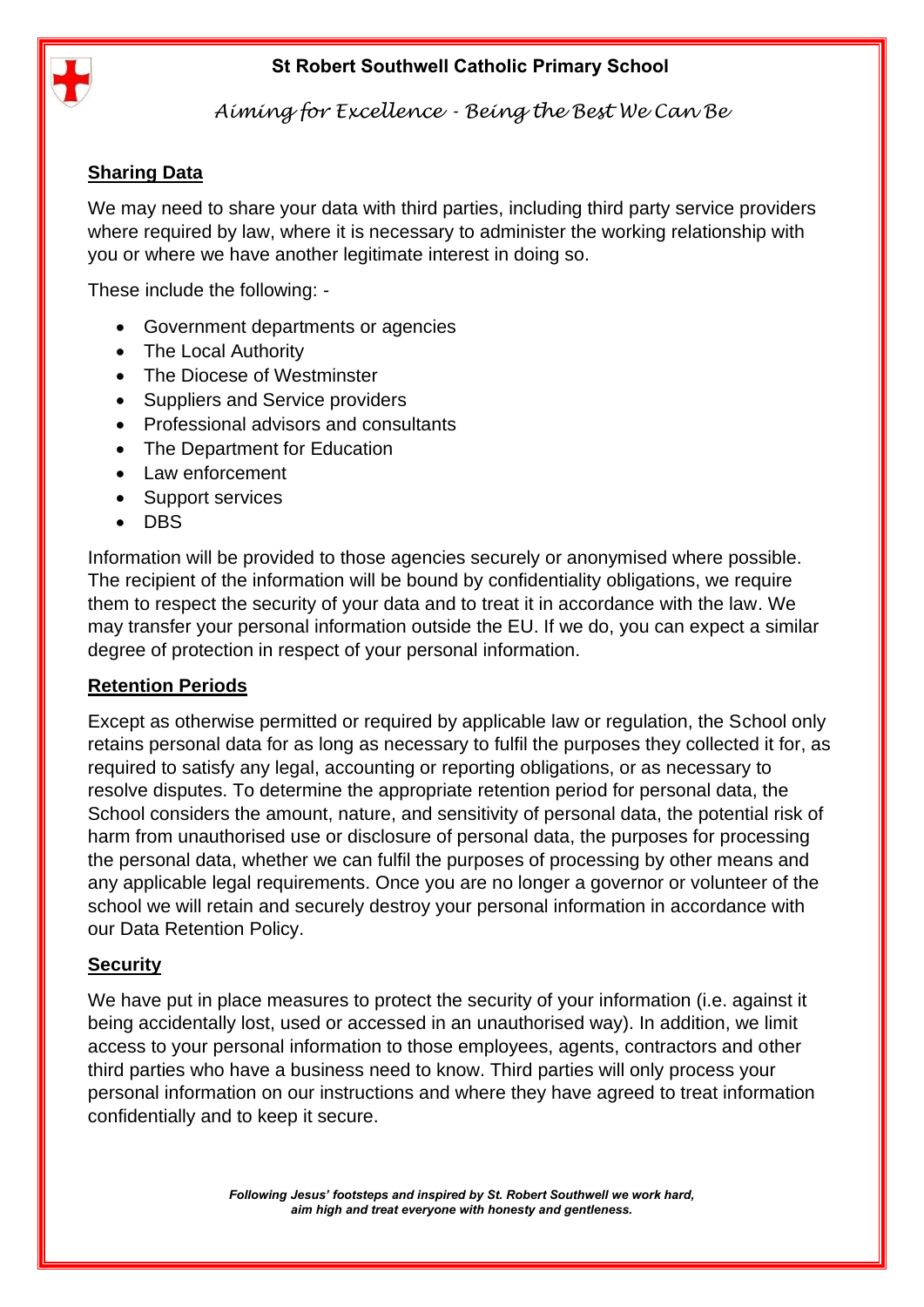

*Aiming for Excellence - Being the Best We Can Be*

We have put in place procedures to deal with any suspected data security breach and will notify you and any applicable regulator of a suspected breach where we are legally required to do so.

# **Your Rights of Access, Correction, Erasure and Restriction**

It is important that the personal information we hold about you is accurate and current. Please keep us informed if your personal information changes during your working relationship with us. Under certain circumstances by law you have the right to: -

- Access your personal information (commonly known as a "subject access request"). This allows you to receive a copy of the personal information we hold about you and to check we are lawfully processing it. You will not have to pay a fee to access your personal information. However, we may charge a reasonable fee if your request for access is clearly unfounded or excessive. Alternatively, we may refuse to comply with the request in such circumstances.
- Correction of the personal information we hold about you. This enables you to have any inaccurate information we hold about you corrected.
- Erasure of your personal information. You can ask us to delete or remove personal data if there is no good reason for us continuing to process it.
- Restriction of processing your personal information. You can ask us to suspend processing personal information about you in certain circumstances, for example, if you want us to establish its accuracy before processing it.

### **Right to Withdraw Consent**

In the limited circumstances where you may have provided your consent to the collection, processing and transfer of your personal information for a specific purpose, you have the right to withdraw your consent for that specific processing at any time. To withdraw your consent, please contact the clerk to the governing body (for governors) or the School Support Manger (for volunteers). Once we have received notification that you have withdrawn your consent, we will no longer process your information for the purpose or purposes you originally agreed to, unless we have another legitimate basis for doing so in law.

You also have the right to:

- object to the processing of personal data that is likely to cause, or is causing, damage or distress
- prevent processing for the purpose of direct marketing
- object to decisions being taken by automated means
- in certain circumstances, have inaccurate personal data rectified, blocked, erased or destroyed; and
- claim compensation for damages caused by a breach of the Data Protection regulations